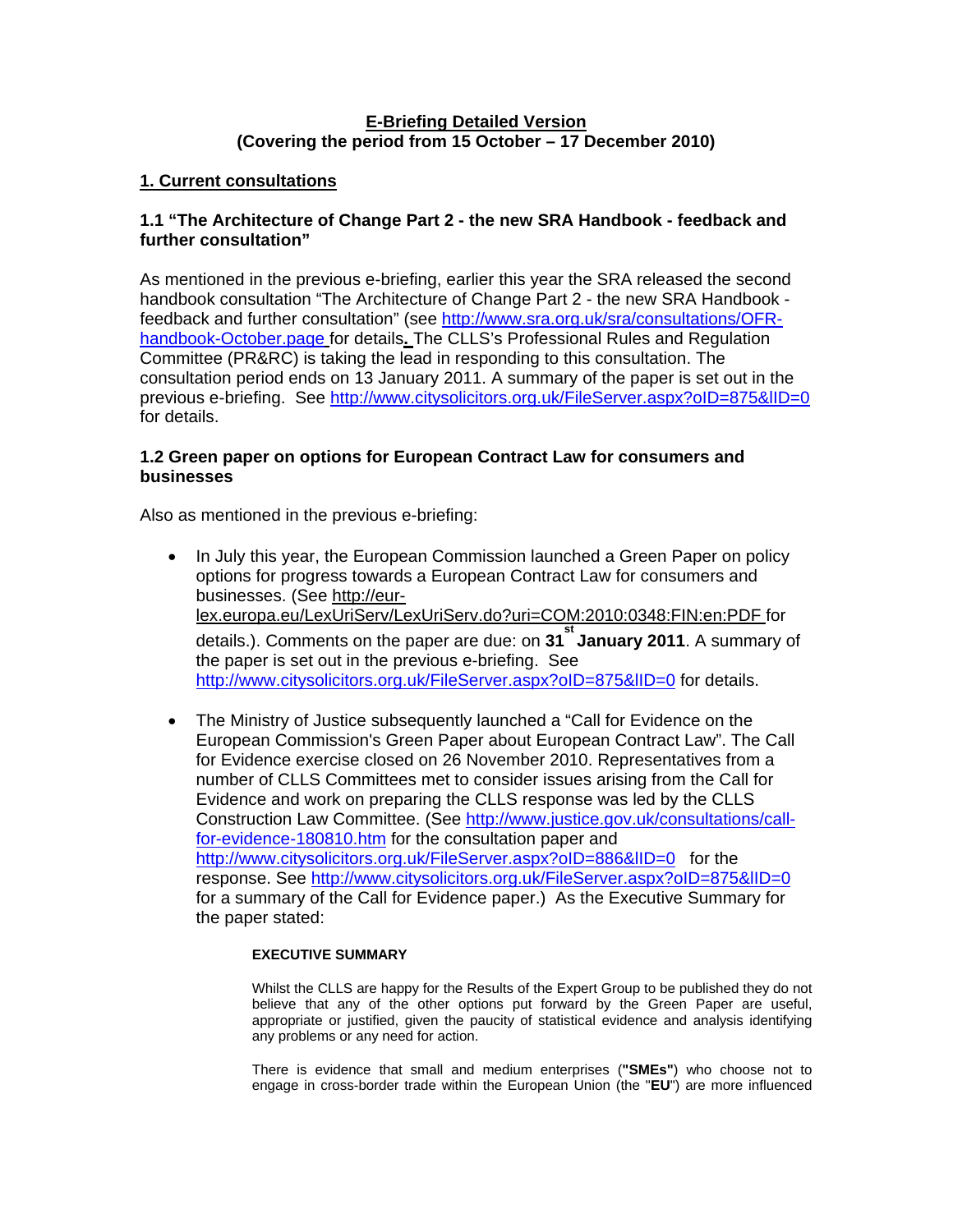by factors other than the legal system prevalent in different Member States, such as cultural and linguistic differences and transport costs.<sup>[1](#page-1-0)</sup>

The very competence of the EU to act on this matter is doubtful. Even if divergent national laws could be shown to deter trade, it would be difficult to show that any of the options in the Green Paper would actually reduce such effect. This means that Article 114 of the Treaty on the Functioning of the European Union ("**TFEU**") (formerly Article 95 of the EC Treaty ("**TEC**")) cannot be relied upon to provide a legal basis for enacting any of the options put forward by the Green Paper. It is also difficult to justify competence for action in this area under other legal bases in the treaties. $<sup>2</sup>$  $<sup>2</sup>$  $<sup>2</sup>$ </sup>

Evidence also indicates that many companies prefer their international dealings to be governed by English law rather than the law of any other legal system.<sup>[3](#page-1-2)</sup> A new instrument would dilute the effect of English law as a gateway for attracting trade into the EU and the UK and may be more likely to benefit the economies of New York or Switzerland whose law might increase in popularity.

The loss of trade and revenue for the Government and businesses providing legal and related services may in fact exceed any supposed benefits from the creation of a competing legal system, while limited resources would be exhausted by the unnecessary costs and uncertainties of developing and applying new laws.

There could be particular difficulties for Europe's financial centres and for legal certainty. In particular, the proposals are wholly unsuited for major financial transactions where legal certainty is an imperative. Concerns that this might become a mandatory law, would lead to a flight to non-EU jurisdictions for choice of law and dispute resolution. It is notable that while an EU jurisdiction's legal system, English law, is probably the most popular in international transactions, New York and Switzerland provide strong competition. Even an optional law would be seen as a "slippery slope" towards enforced abandonment of Member States' own systems of contract law, and ultimately other laws and would damage not only England, but also other Member States attractiveness for choice of law and jurisdiction. We believe that it would damage the EU if EU institutions were to seek themselves to contract on the terms of the proposed optional law. It is simply not suitable for major commercial transactions, matching neither the legal certainty of common law systems nor even that provided by civil law systems with specific commercial codes.

At a social level, we would note that a system of law is part of the cultural fabric of a nation or state. The optional proposal would require all Member States to have an alternative legal culture. More extreme proposals require that all Member States abandon completely their own systems of contract law (radically in the case of common law countries). This cuts across principles of preservation of cultural identity and of subsidiarity enshrined in the Treaty.

Finally there is no economic impact assessment. This is not the time to embark on the education of all the EU's lawyers and establishing a European Commercial Court, yet these steps would be essential with the proposed optional instrument, as well as more extreme alternatives. Even with those steps it would be many decades before any modest degree of legal certainty and consistency would emerge for the new system. The costs, financial in terms of training and dispute cost and in time to resolve disputes, appear, even without detailed analysis, to far outweigh any supposed benefits. It could also, coupled with other moves in the legal field (European arrest warrants, proposed EU attachment orders etc.) unnecessarily add to the anti-EU feeling engendered by the current financial crisis.

 $\overline{a}$ 

<span id="page-1-0"></span><sup>1</sup> See reference to Eurobarometer 278 (2009) discussed in response to Question 1

<span id="page-1-1"></span><sup>2</sup> These are fully discussed by Hesselink, Martijn W., Rutgers, Jacobien W. and De Booys, Timothy Q., The Legal Basis for an Optional Instrument on European Contract Law (October 31, 2007). Centre for the Study of European Contract Law Working Paper No. 2007/04, available at SSRN:

http://ssrn.com/abstract=1091119.

<span id="page-1-2"></span><sup>3 2010</sup> International Arbitration Survey, Chart 9.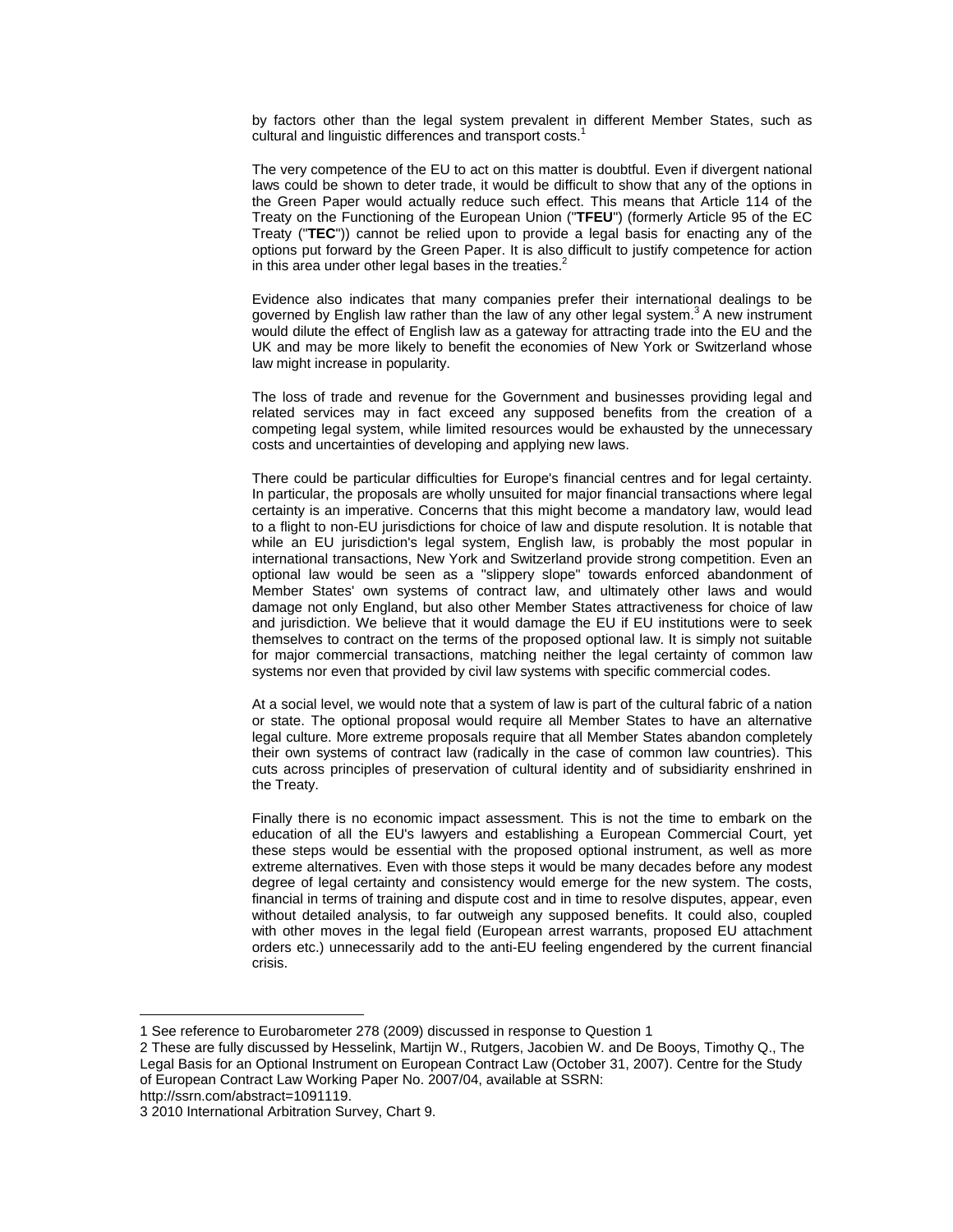So far as the consumer acquis is concerned, harmonisation measures (eg the Directive on Unfair Terms in Consumer Contracts) already in place and the proposals presently being debated are the right way to enhance consumer confidence and have a firm basis in the Treaties. It is a policy matter whether there are any circumstances where small businesses would benefit from being afforded some of the protections afforded to consumers.

# **2. Current and Recent submissions and publications**

## **2.1. Professional Representation Committees**

*2.1.1 Professional Rules and Regulation Committee* 

See paragraph 1.1, above.

### **2.2. Specialist Committees**

### *2.2.1 Commercial Law Committee*

The Commercial Law and Company Law Committees jointly responded to the Ministry of Justice consultation on guidance about commercial organisations preventing bribery (section 9 of the Bribery Act 2010) (See

<http://www.justice.gov.uk/consultations/briberyactconsultation.htm>for the consultation paper and <http://www.citysolicitors.org.uk/FileServer.aspx?oID=872&lID=0>for the response.)

The guidance which was the subject of the consultation centres on procedures which commercial organisations can put in place to prevent persons associated with them from bribing. As the consultation paper stated:

#### **About this consultation paper**

1. Section 9 of the Bribery Act requires the Secretary of State to publish guidance about procedures that relevant commercial organisations can put in place to prevent persons associated with them from bribing.

2. Further to the Secretary of State's Written Ministerial Statement on 20 July 20101 this consultation paper seeks views on guidance the Government proposes to publish under section 9 of the Bribery Act 2010 before the Act comes into force in April 2011. The consultation period will last 8 weeks. It is shorter than the standard 12 week period in order to allow enough time for views to be considered and for guidance to be published early in the New Year in advance of the Act coming into force in April 2011.

3. The objective of the Government in providing guidance under section 9 of the Act is to support businesses in determining the sorts of bribery prevention measures they can put in place. The timetable for the publication reflects the need to give as much notice as possible of the guidance before the Act comes into force.

4. The Government proposes guidance formulated around six general principles, included at Annex A, designed to be of general applicability across all sectors and for all types and size of business. It is not intended to be prescriptive or standard setting, or impose any direct obligation on business.

5. This consultation is confined to the guidance about bribery prevention procedures to be published under section 9. Your comments are invited on the questions set out below.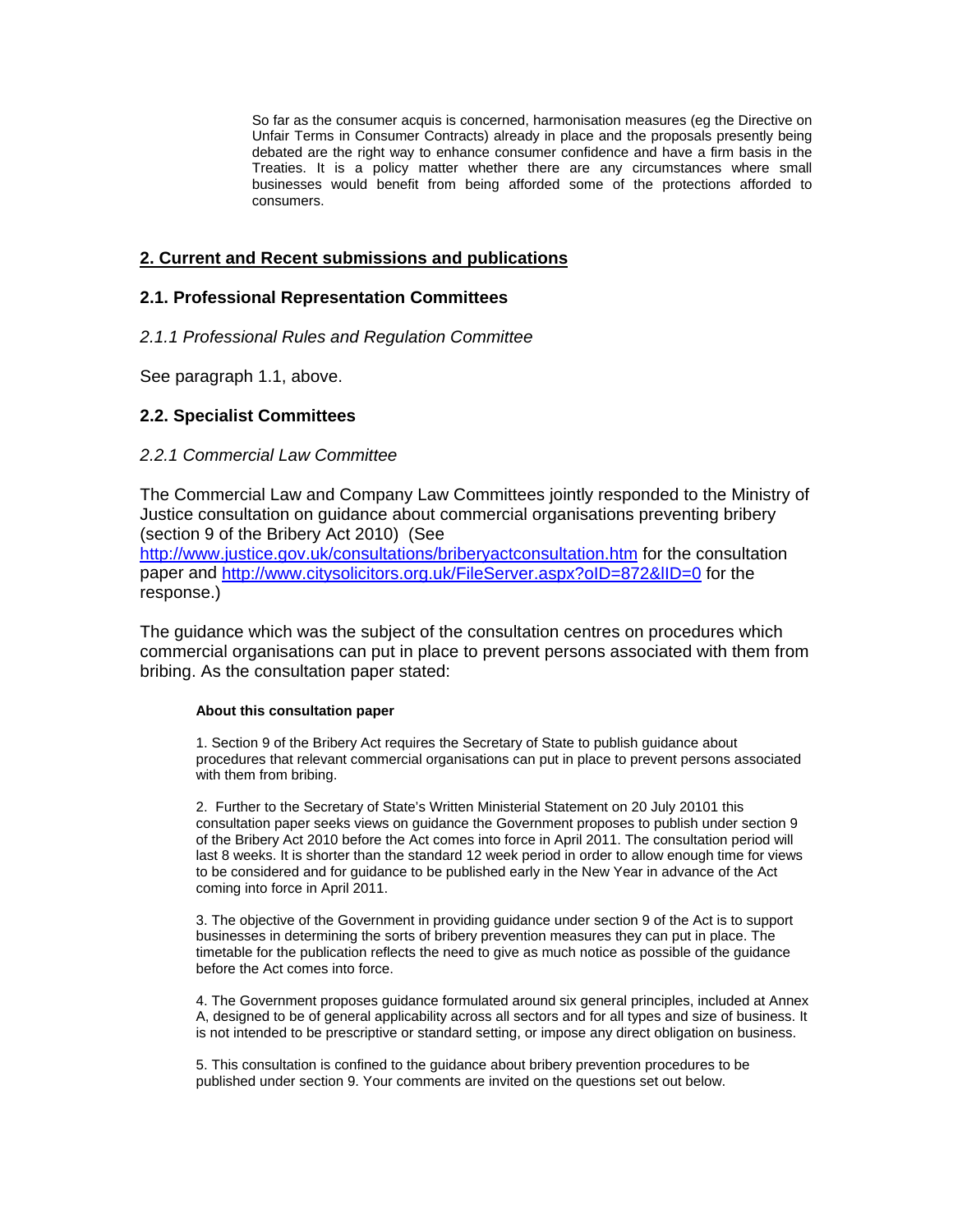6. This consultation document also includes, at Annex B, a number of illustrative scenarios. These illustrative scenarios are intended to focus on those areas of business which can present real risks of bribery for many commercial organisations. Each scenario is accompanied by a series of questions that are indicative of questions that organisations may wish to ask themselves when applying the guiding principles to their individual circumstances. The scenarios cover the use of intermediaries and agents, hospitality and promotional expenditure, political and charitable donations, facilitation payments and dealing with business partners.

#### Other guidance on the Act 7.

7. The guidance to be published under section 9 and included here in draft at Annex A is designed to complement, not replace or supersede other forms of bribery prevention guidance published by industry or sector representative bodies or by non-governmental organisations. In addition, it does not seek to undermine the rules set by the Financial Services Authority for the financial services industry. Organisations must continue to comply with sector-specific regulations and standards at all times.

8. Joint guidance for prosecutors is currently being drawn up by the Director of Public Prosecutions and Director of the Serious Fraud Office to encourage a broad consistency of approach to the Act between the police, CPS and SFO. The Lord Advocate will govern the issuing of prosecutor guidance in Scotland. In Northern Ireland guidance will be issued by the Director of Public Prosecutions for Northern Ireland in consultation with the Attorney General for Northern Ireland and the Advocate General for Northern Ireland

9. Finally, the Ministry of Justice will be publishing a circular on the Act as whole, which may also be of assistance to anyone seeking more understanding of the provisions.

The Committee's submission responded to the specific questions contained in the consultation document, and also offered general observations in relation to the issues of scope, prosecutorial discretion, hospitality and promotional expenditure, facilitation payments and intelligence gathering.

The Committee also responded to the OFT draft proposals on advertising of prices (See [http://www.oft.gov.uk/shared\\_oft/market-studies/AoP/OFT1291.pdf](http://www.oft.gov.uk/shared_oft/market-studies/AoP/OFT1291.pdf) for the background document and <http://www.citysolicitors.org.uk/FileServer.aspx?oID=865&lID=0>for the response.)

# As the OFT stated:

#### **The study**

1.5 In October 2009, the OFT launched this market study to look at the use of price framing. We have collected evidence to support decisions about the kind of enforcement cases that should be a priority for us under the Consumer Protection from Unfair Trading Regulations (CPRs). The study draws on a large body of evidence including academic psychology studies, experimental research, and consumer surveys.

1.6 We collected evidence about, and examined in detail, the following pricing practices:

- partitioned 'drip' pricing, where price increments 'drip' through during the buying process
- 'baiting sales', where only a very limited, or no, products are available at the discount price and consumers may ultimately purchase a full priced product
- 'reference prices', where there is a relatively high reference price compared to sale price, for example 'was £50, now £20', or '50% off'
- time-limited offers, such as sales which finish at the end of the month or special prices which are available for one day only
- volume offers, where it may be difficult for consumers to assess an individual price, for example 'three-for-two'
- complex offers, such as package prices with many separate elements to the price, and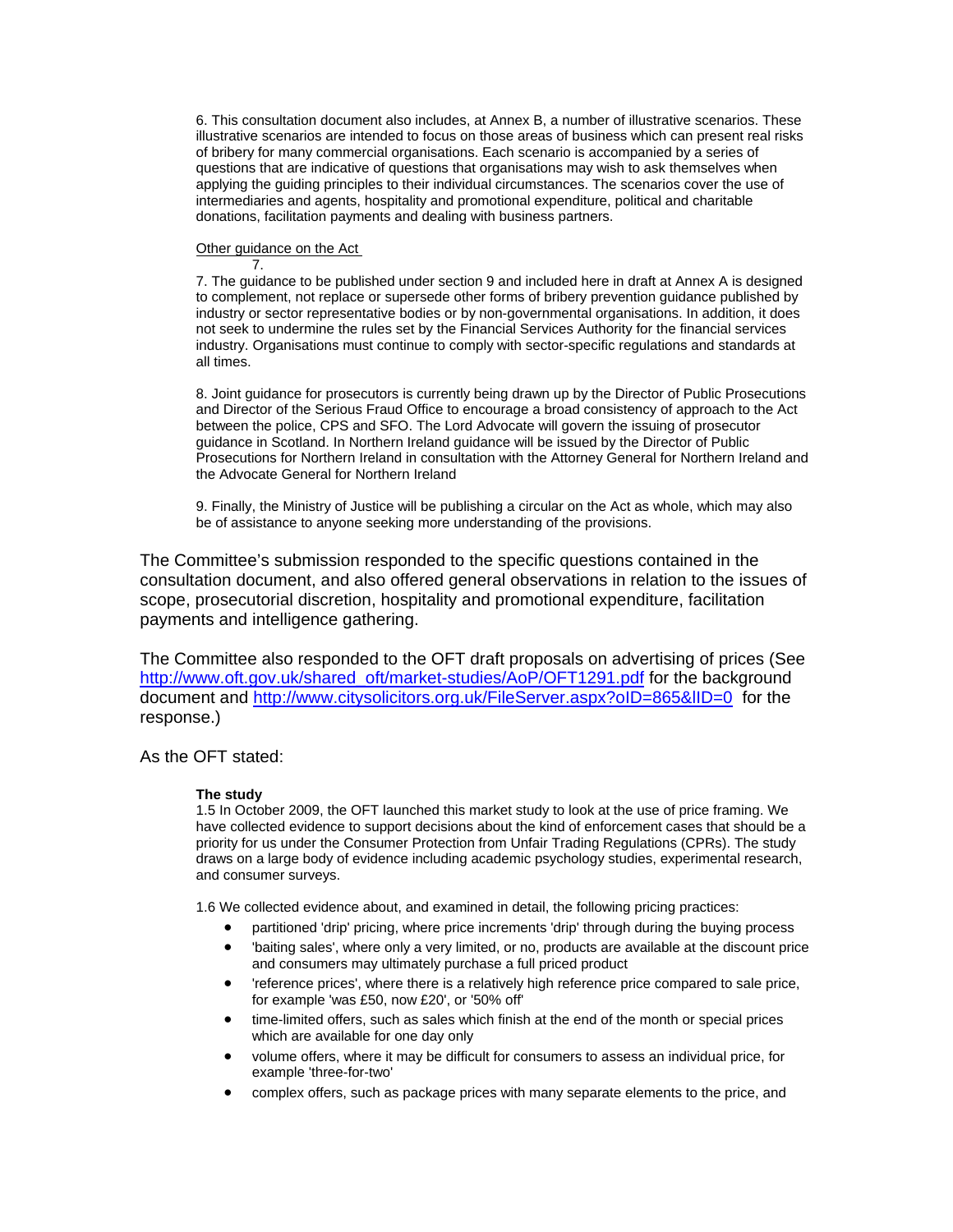• price comparison sites which may use some of the practices described above.

…1.14 Taken together, our core concerns, our ranking of the likelihood of particular price frames to mislead and our identification of those features of a market that make harm more likely build a clear framework that we will use to prioritise enforcement cases.

1.15 We have extensively road tested our conclusions by holding large roundtable meetings with businesses covering: travel; supermarkets and department stores; household fittings and furnishings; price comparison sites; and many others.

1.16 Following publication of this report we will look to see whether there appears to be significant movement in the areas where we have identified the highest potential for consumer harm and, working with our enforcement partners, take targeted follow up enforcement action if necessary.

#### As the Committee's response stated:

Naturally we welcome clarification of the law and trading practices generally to avoid consumers being misled and there are many aspects of the Proposals which are to be welcomed and, in our view, should not be contentious.

That said, we have the following general concerns around the Proposals:

- o The draft proposals envisage traders providing more detailed sales information to consumers with the aim that consumers are not misled over sales prices. While a laudable goal, in practice we see increased administrative burdens on traders, with significant time and cost consequences. Inevitably some of these additional costs may be passed on to consumers. With the increased levels of administration, we also see a likelihood of more pricing errors being made, and thereby consumers being more (not less) confused.
- o The existing guidance (including the CAP Code (recently revised on 1 September 2010)) and the BERR Guidance for Traders on Good Practice (updated in May 2008 to take into account the Consumer Protection from Unfair Trading Regulations 2008 (CPRs)) already provide clear and easily understandable guidance to traders in making price indications. This allows them to run simple, yet effective, price campaigns. Our concern is that the Proposals are, in many cases, unnecessary to the extent that they change/conflict with existing settled areas of regulation/guidance which already provide effective compliance solutions (at least with larger organisations).
- o The average UK consumer is generally endowed with qualities of being "*reasonably well informed, reasonably observant and circumspect*". The Proposals should not disregard the consumer's ability to assess products and prices independently. This may be particularly so for common every day products or where customers have a familiarity with brands.

### *2.2.2 Company Law Committee*

The Company Law Committee recently responded to the Law Commission Consultation on Criminal Liability in Regulatory Contexts. (See [http://www.lawcom.gov.uk/docs/cp195\\_overview\\_web.pdf](http://www.lawcom.gov.uk/docs/cp195_overview_web.pdf) for the consultation paper and http://www.citysolicitors.org.uk/FileServer.aspx?oID=885&lID=0 for the response.)

As the consultation paper stated:

1.13 …the most important task undertaken [in] our Consultation Paper ("CP"), Criminal Liability in Regulatory Contexts,11 is the introduction of rationality and principle into the creation of criminal offences, when these are meant to support a regulatory strategy. We have understood this to mean the development of a set of proposals to reduce routine reliance on relatively trivial criminal offences, as a means of trying to secure adequate standards of behaviour. In particular, we will consider whether much more use should be made of other, more cost-effective, efficient and ultimately fairer ways of seeking to achieve that goal than the creation of ever more low-level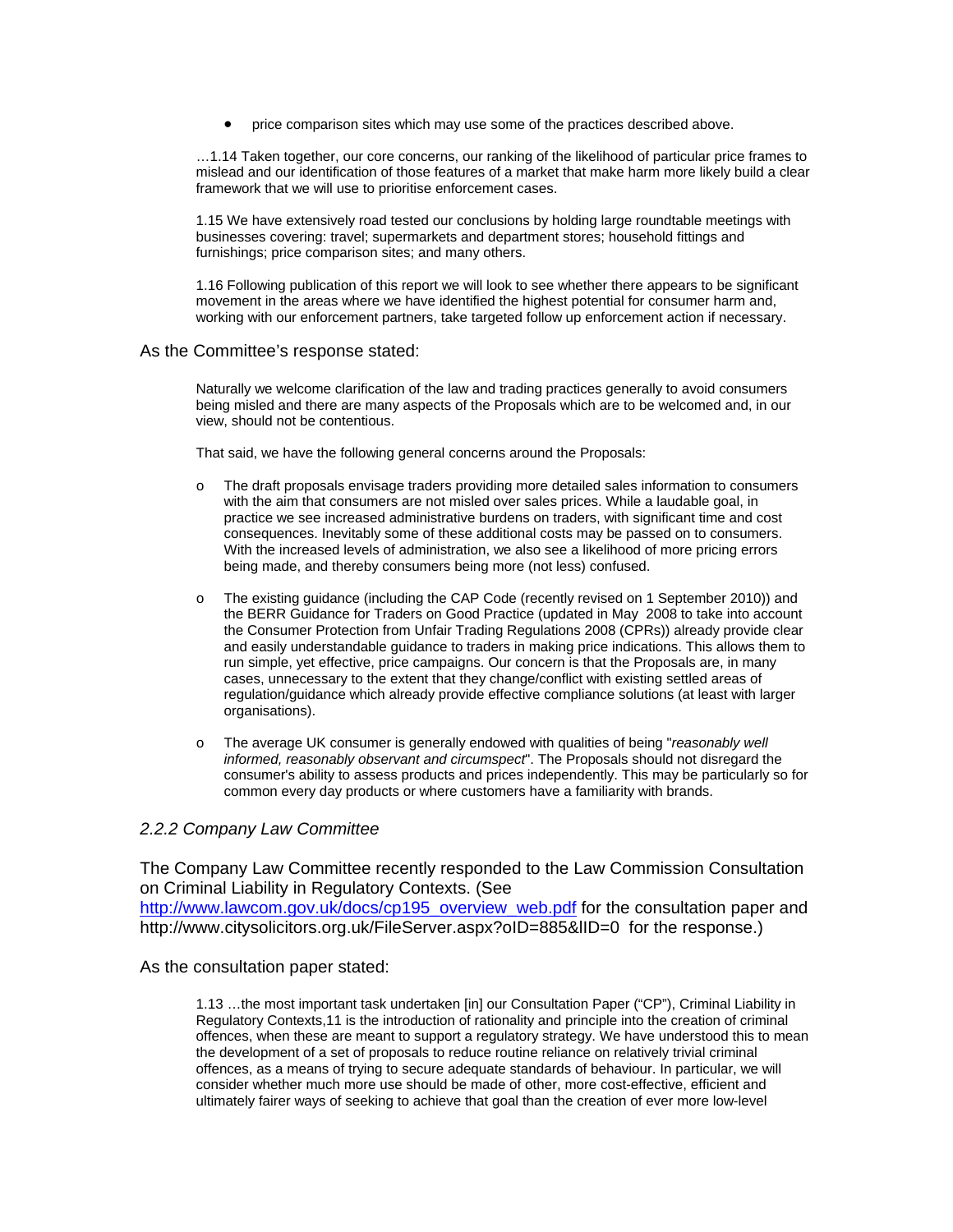criminal offences. Consequently, we will explore whether all relevant Government departments should make a concerted effort to use these alternatives far more than they have in the past.

1.14 We will also set out the circumstances in which there is a legitimate case for creating criminal offences to support a regulatory strategy. We consider the longstanding argument that criminal offences should be created to deter and punish only serious forms of wrongdoing, as we will explain in Parts 3 and 4 of the CP. By serious wrongdoing is meant wrongdoing that involves principally deliberate, knowing, reckless or dishonest wrongdoing.

…1.16 Our terms of reference do encompass special consideration of the position of businesses. Businesses are the most common target of regulatory initiatives. In addition to the issues just described, we will be addressing some questions about the criminal liability of businesses. We will consider a series of criminal law doctrines, described briefly above,13 that have an impact on businesses. We will consider the extent to which these doctrines may be arbitrary, or unfair, perhaps especially where small businesses are concerned.

#### As the response stated:

#### **1. INTRODUCTION AND SUMMARY**

The Company Law Committee supports most of the Law Commission's proposals in principle. However, this support depends upon the proposed approach for civil penalties being satisfactory and providing appropriate safeguards. We think more information on what would be proposed is needed before a final view can be reached. Although we agree that, in theory, it would be better to reduce the number of matters dealt with by way of criminal offences, we do not think there will be better regulation if matters currently dealt with by criminal law are instead subject to a number of different regulatory regimes which are inconsistent and dealt with by different regulatory bodies.

It is important that any regime for imposing civil penalties (i) requires the same burden of proof before liability is established where the civil penalty replaces an existing criminal offence ( i.e. the burden of proof before a civil penalty is imposed should be the same as that applicable for the criminal offence) (ii) offers appropriate protections in relation to evidence (iii) ensures that the decision to seek a civil penalty is kept separate from other regulatory decisions (iv) requires a clear approach to determining any penalty to be imposed and (v) provides for full rights of appeal to the courts. We are also concerned about the speed with which action is taken and decisions are made and the inter relationship between any civil penalty proceedings and any criminal prosecution. We are also concerned that sufficient resources are available for such an approach to work in practice.

As above, the Commercial Law and Company Law Committees jointly responded to the Ministry of Justice consultation on guidance about commercial organisations preventing bribery (section 9 of the Bribery Act 2010) (see paragraph 2.2.1 above.)

The Company Law Committee also responded to the BIS Consultation on the Future of Narrative Reporting (see [http://www.bis.gov.uk/Consultations/the-future-of-narrative](http://www.bis.gov.uk/Consultations/the-future-of-narrative-reporting-a-consultation?cat=open)[reporting-a-consultation?cat=open](http://www.bis.gov.uk/Consultations/the-future-of-narrative-reporting-a-consultation?cat=open) for the consultation paper and http://www.citysolicitors.org.uk/FileServer.aspx?oID=867&IID=0 for the response). As the BIS website stated regarding the consultation:

This consultation is part of implementing the Coalition Agreement commitment to "reinstate an Operating and Financial Review to ensure that directors' social and environmental duties have to be covered in company reporting and investigate further ways of improving corporate accountability and transparency".

The objective of the consultation is to look at ways to drive quality of company reporting to the level of the best and thereby enable stronger and more effective shareholder engagement. The consultation paper is open in exploring all options - regulatory and non-regulatory - to achieve the objectives. The consultation focuses in particular on the business review provisions, but as part of its exploration of wider narrative reporting, it also looks at issues relating to the Directors' Remuneration Report.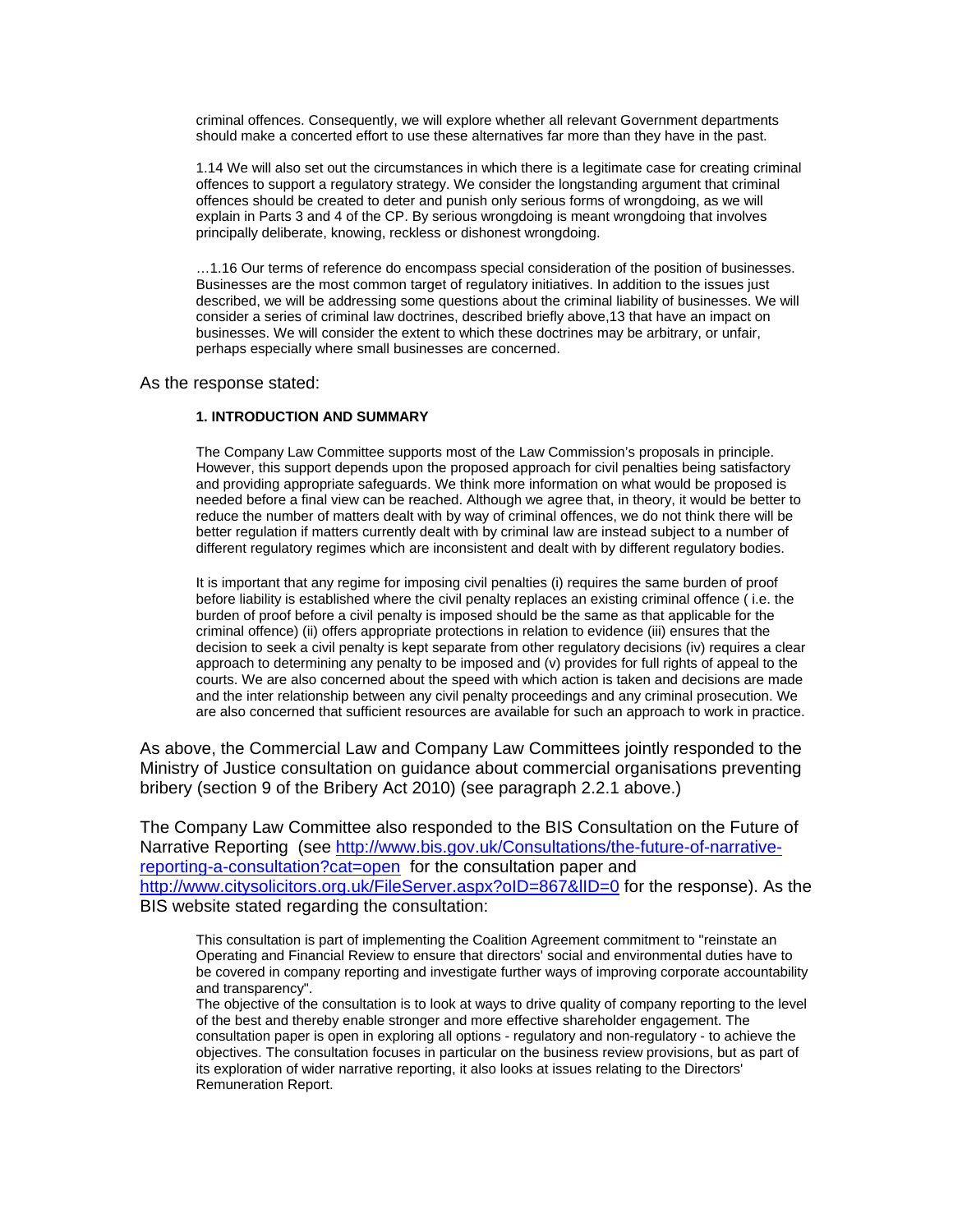The consultation closes on 19 October and is seeking views from all those concerned in company reporting including companies, their members and others who regularly use company reports. **The Government will publish its conclusions at the end of the year.** (emphasis added).

As the overview to the Committee's response stated:

We believe that the quality of narrative reporting has improved significantly in recent years. While this has resulted partly from changes to the requirements to which companies are subject it has also, possibly to a greater extent, been driven by the demands of investors and other stakeholders. We strongly believe that further improvements can be facilitated by appropriate regulation such as the liability regime in section 463 of the Companies Act 2006 (a good example of regulation that has facilitated better reporting) and through softer measures, namely pressure from investors and others and clearer guidance.

### *2.2.3 Construction Law Committee*

The Construction Law Committee led the CLLS response to the Ministry of Justice "Call for Evidence on the European Commission's Green Paper about European Contract Law" (see paragraph 1.2 above for details).

### *2.2.4 Financial Law Committee*

The Financial Law Committee recently responded to the HMT Consultation on the Special Administration Regime for Investment Firms. (See [http://www.hm](http://www.hm-treasury.gov.uk/consult_special_invest.htm)[treasury.gov.uk/consult\\_special\\_invest.htm](http://www.hm-treasury.gov.uk/consult_special_invest.htm) for the consultation paper and http://www.citysolicitors.org.uk/FileServer.aspx?oID=879&IID=0 for the response.)

As the HMT website stated regarding the consultation:

The Government is conducting a detailed review of resolution arrangements for failing investment banks. As part of this review the Government published a consultation paper on a new special administration regime for investment firms. The consultation is aimed at the financial services, legal advisors, insolvency practitioners, investment firms.

The special administration regime is based on the proposals previously set out in the December 2009 consultation paper Establishing resolution arrangements for investment banks and the responses to that paper. The other regulatory proposals that were consulted on in the December paper, to enhance the protection of client assets and money, and to ensure that investment firms prepare for their own failure, are being considered and will be taken forward by the FSA, subject to its own consultation and cost benefit processes under the Financial Services & Markets Act 2000.

### As the response stated:

Overall the Committee welcomes the introduction of this regime. There are, however, areas that require attention, particularly to ensure a smooth meshing with the expectations raised by the FSA's regime for client money in CASS and to address issues of legal uncertainty which would be likely to inhibit the regime achieving its intended benefits.

Our response addresses the questions raised in the Consultation…

The Committee also responded to the HMT Consultation on Implementation of EU Directive 2009/44/EC on Settlement Finality and Financial Collateral Arrangements (See [http://www.hm-treasury.gov.uk/consult\\_amending\\_directive\\_implementation.htm](http://www.hm-treasury.gov.uk/consult_amending_directive_implementation.htm) for the consultation paper and

<http://www.citysolicitors.org.uk/FileServer.aspx?oID=882&lID=0> for the response.)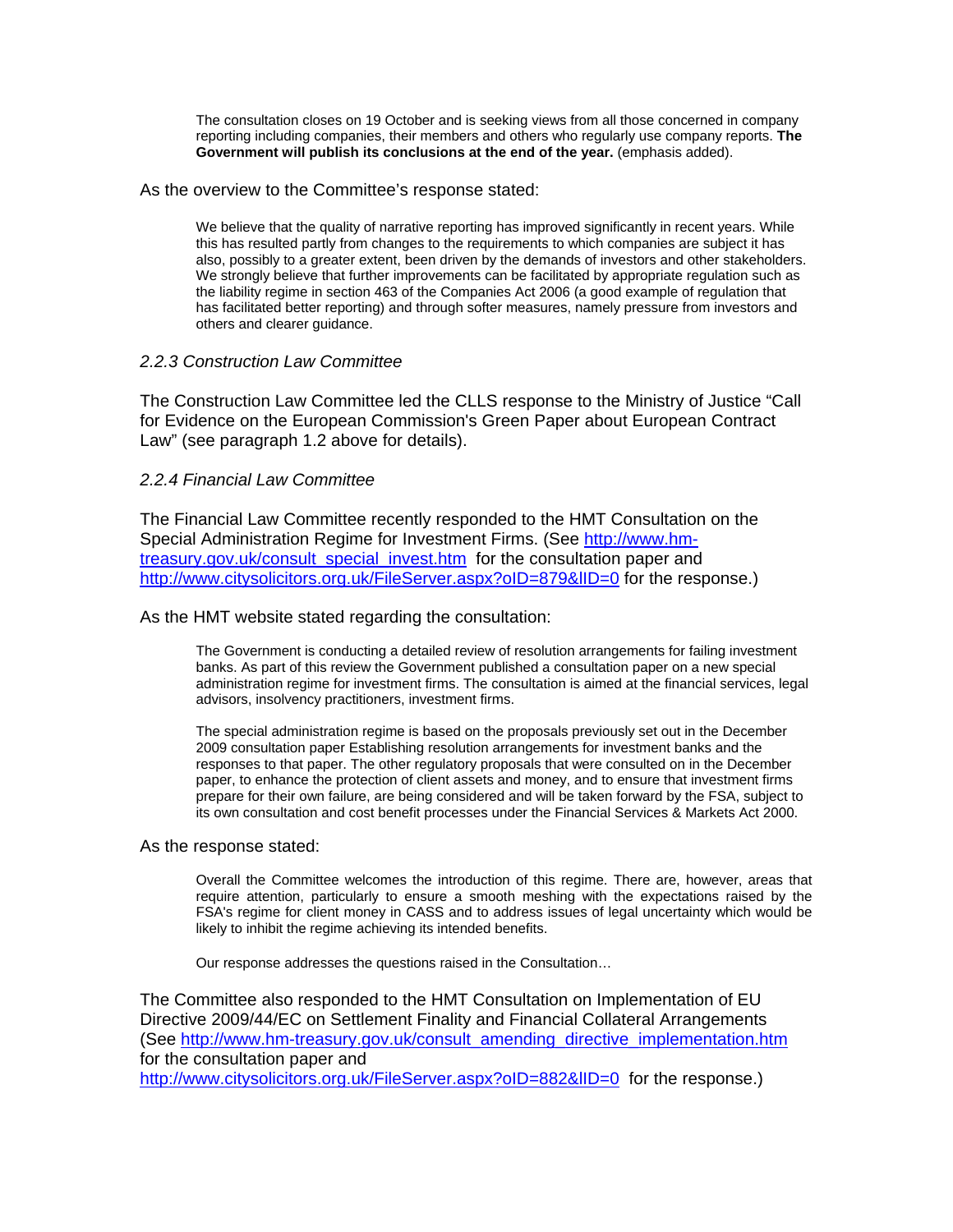#### As the HMT website stated regarding the consultation:

This consultation document seeks views on proposals for implementation in the UK of the Amending Directive.

On 6 May 2009 the European Parliament and Council adopted Directive 2009/44/EC (the "Amending Directive"), which amends Directive 98/26/EC on settlement finality in payment and securities settlement systems (the "SFD") and Directive 2002/47/EC on financial collateral arrangements (the "FCD"). Member states have until 30 December 2010 to adopt and publish their implementing measures, which are to apply from 30 June 2011.

This consultation is aimed at participants in the payment and settlement industry and other interested parties such as legal in solvency specialists.

#### As the Committee said in its response:

#### **Financial Collateral**

1. This is the response of the Financial Law Committee of the City of London Law Society to the Consultation Paper issued in August 2010 by H.M. Treasury on the implementation of EU Directive 2009/44/EC (the **"Amending Directive").** 

2. We recommend that the protections afforded by the 2003 Regulations should be extended, not only to cover "system charges" and " collateral security charges", but also to cover all "market charges" within Part VII of the Companies Act 1989.

3. We propose that H.M. Treasury should extend the protections afforded by the 2003 Regulations to financial collateral arrangements which form part of a "wholesale transaction", whether or nor the financial collateral in question is in the possession or under the control of the collateral-taker.

4. Alternatively, or in addition, the 2003 Regulations should be amended to introduce a new definition of "control", which includes "negative control", thus reversing the *Gray* decision. Thought should be given as to whether it is possible to define "possession", even if the definition is restricted to specifying the sort of cases which the concept of "possession" should include.

5. These considerations have become more important now that the 2003 Regulations are to be extended to cover credit claims.

6. The 2003 Regulations should be amended to deal with the other problems identified in Appendix B and to make a small but important amendment to the definition of "credit claims".

7. If H.M. Treasury has any concerns about its *vires* to make these amendments under section 2(2) of the European Communities Act 1972, we would ask it to effect the proposed changes under its powers to make regulations about financial collateral arrangements contained in section 255 of the Banking Act 2009 (the **"2009 Act").** 

#### **Settlement Finality**

1. Similarly, we consider that it is essential to ensure that the 1999 Regulations remain fit for purpose with reference, in particular, to recent legislative, regulatory and market developments affecting the UK's systemically-important infrastructure.

2. There must be complete market confidence that any extension in the legislative protections given to "collateral security charges" is well-founded in law. We support the proposal that "collateral security charges" should benefit from the same disapplications of UK legislative and common law rules as "security financial collateral arrangements". However, we would not wish there to remain any doubt as to the effectiveness of the legislative route by which this has been achieved. For this reason, we have suggested that the relevant changes are effected either by using the powers under section 255 of the 2009 Act, or by making appropriate amendments to the 1999 Regulations themselves using the powers under section 2(2) of the European Communities Act 1972.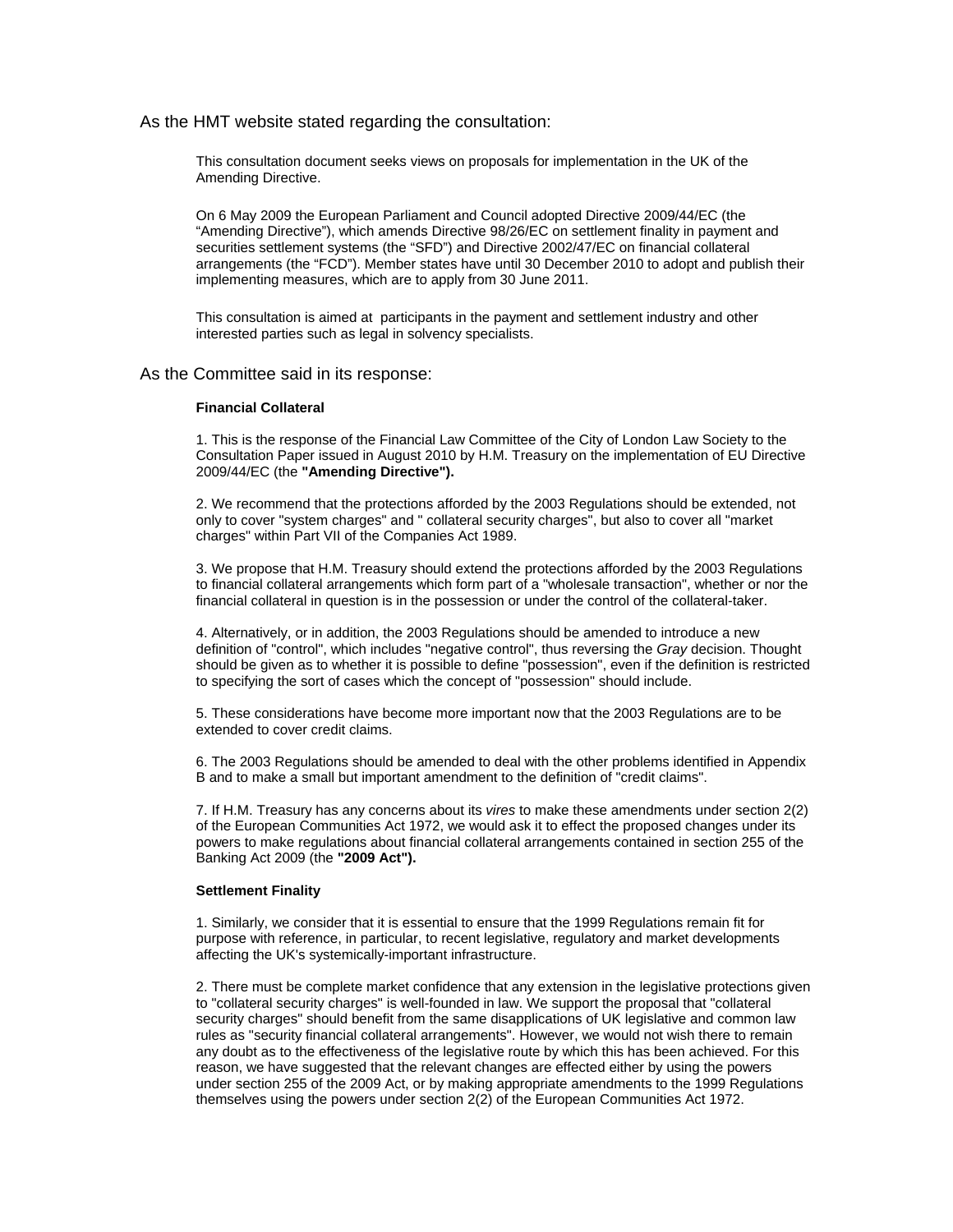3. Changes to the regulatory landscape now mean that "payment institutions" are able to provide payment services which are broadly equivalent to those provided by banks and electronic money institutions. In order to ensure the efficient and effective provision of such services by these new payment service providers, these institutions will need to participate in designated payment systems. This will not be possible unless the 1999 Regulations recognise that such new providers are eligible to be "participants" of such systems. We therefore recommend that appropriate changes be made to the 1999 Regulations to allow for this.

4. Systemic issues created by "interoperable systems" mean that, if the 1999 Regulations are to continue to protect the integrity of the UK's designated systems in the manner contemplated by the Amending Directive, certain key provisions must apply not only in relation to participants of the designated system, but also the participants of interoperable systems in relation to those designated systems. We have suggested a number of drafting changes to achieve that objective.

5. In view of the absolute need to protect the stability of systems that are already designated, it is essential that the Amending Directive does not interrupt the seamless and continuous SFD protections for those systems. Accordingly, we would strongly recommend the inclusion in the Financial Markets and Insolvency (Settlement Finality and Financial Collateral Arrangements)(Amendment) Regulations 2010 (the **"Amending Regulations")** of an appropriate "continuity" provision in similar terms to that set out in Article 10.2 of the SFD (as amended by the Amending Directive).

6. We believe that H.M. Treasury has the power to make all of these suggested changes to the 1999 Regulations under section 2(2) of the European Communities Act. This is because they would help to fulfil the key objectives of the SFD, as a minimum harmonization directive, with reference to the current and prospective payment and securities settlement models operating in the UK and elsewhere in the EEA. They would do this by: (a) reducing systemic, legal and other risks associated with participation in payment systems and securities settlement systems (see Recitals (1), (2) and (9) of the SFD); (b) contributing to the efficient and cost effective operation of crossborder payment and securities settlement arrangements (see Recital (3)); and (c) minimizing the disruption caused to the UK designated systems by the insolvency of a participant in that system or an interoperable system in relation to that system (see Recitals (4), (14a) and (22a)).

#### **Timing**

1. It is recognised that it is unlikely to be possible to make all of these changes before the Amending Directive is required to be implemented, that is, on or before 31 December 2010.

2. The Amending Regulations will, of course, introduce the provisions intended to implement the Amending Directive. We propose that they could without too much difficulty also deal with: (a) the three problems identified in Part I of Appendix B (Equivalent Financial Collateral, Appropriation and Banking Act 2009), all of which relate to the 2003 Regulations; (b) the recognition of "payment institutions" as eligible to be participants of designated payment systems by amending the 1999 Regulations and certain other amendments; and (c) the inclusion in the Amending Regulations of an appropriate "continuity" provision in similar terms to that set out in Article 10.2 of the SFD (as amended by the Amending Directive), which relates to settlement finality.

3. We have suggested amendments to the 1999 Regulations and the 2003 Regulations in Appendices E and F respectively in order to illustrate the sort of changes that might be required to deal with points (a) and (b) (but not point (c) because that would be dealt with in the Amending Regulations themselves). All of these changes would be implemented on or before 31 December 2010. Appendices E and F also contain some suggested additional drafting amendments.

4. The remaining changes recommended in this response would be implemented at a later date or dates. However, the fact that we have suggested that implementation should be delayed does not mean that the changes are any less significant or pressing; it simply means that they may require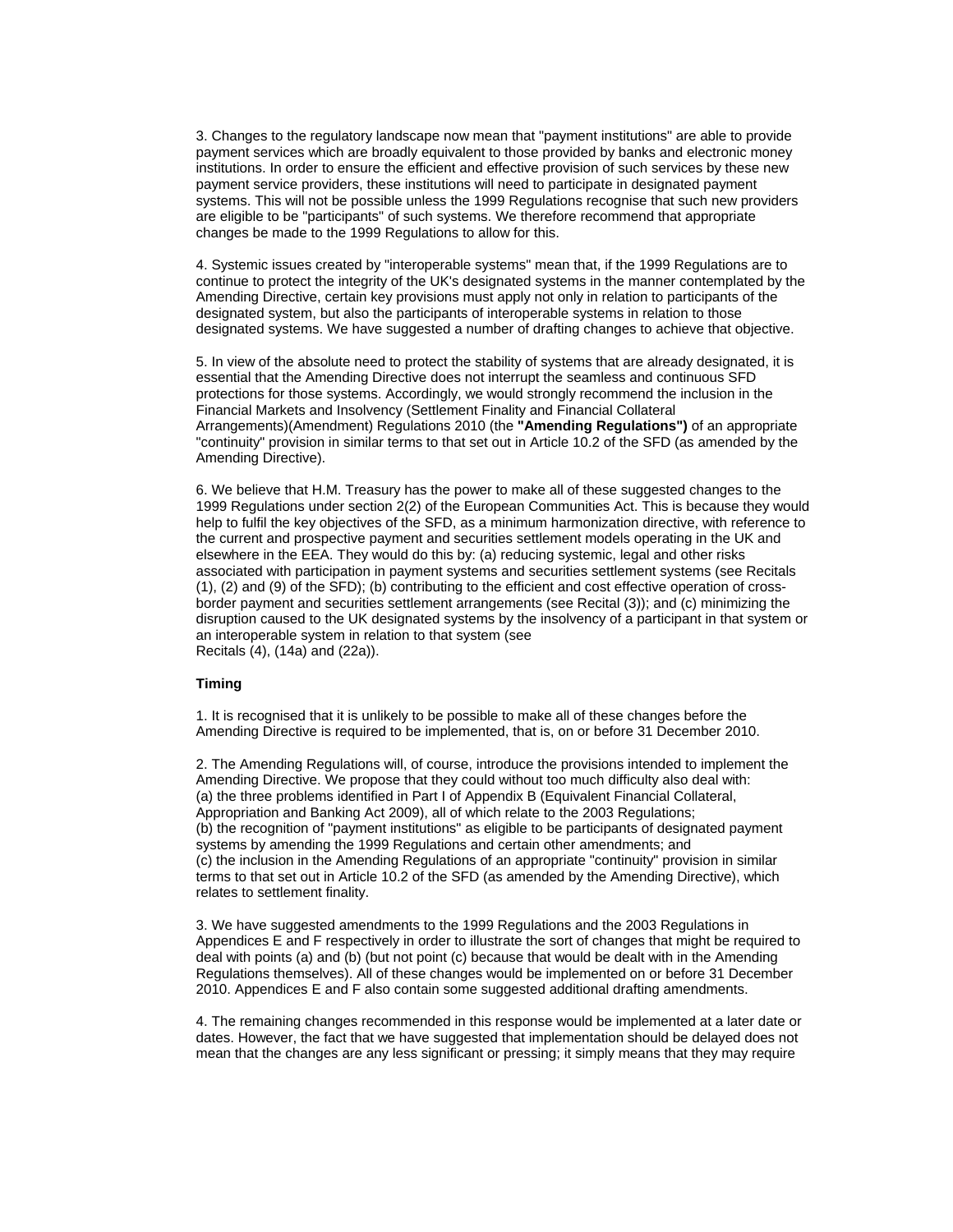further discussion or that they can only be implemented using the powers contained in section 255 of the 2009  $Act<sup>4</sup>$  $Act<sup>4</sup>$  $Act<sup>4</sup>$ [.](#page-9-0)

<span id="page-9-1"></span>The Financial Law and Insolvency Law Committees also responded separately to the Insolvency Service Consultation document on proposals for a restructuring moratorium (See

[http://www.insolvency.gov.uk/insolvencyprofessionandlegislation/con\\_doc\\_register/Restr](http://www.insolvency.gov.uk/insolvencyprofessionandlegislation/con_doc_register/RestructuringMoratoriumConsultationDocument.pdf) [ucturingMoratoriumConsultationDocument.pdf](http://www.insolvency.gov.uk/insolvencyprofessionandlegislation/con_doc_register/RestructuringMoratoriumConsultationDocument.pdf) for the consultation paper and http://www.citysolicitors.org.uk/FileServer.aspx?oID=884&IID=0 or the Financial Law Committee response. See paragraph 2.2.5 below regarding the Insolvency Law Committee's response.)

As the Executive Summary to the consultation paper stated:

#### **Executive Summary**

 $\overline{a}$ 

(i) Companies seeking a negotiated restructuring of their debts with their creditors face increasing costs and complexity. There is an increased risk that businesses that are otherwise viable could be forced into a formal insolvency process as a result of a failed restructuring. That outcome would be very damaging for the companies affected, putting jobs at risk, and adversely affecting all of their creditors.

(ii) The risks involved in restructuring are greatest for larger companies, whose financial arrangements are more complex, and who may be more highly leveraged. However failure of such a company could affect businesses of all sizes, including suppliers and customers. It could also impact on the prospects for economic growth and recovery.

(iii) To help address these risks the Government is proposing a new restructuring moratorium. The moratorium is intended to help companies where the core business is viable but, in order to avoid the prospect of future financial distress or even insolvency, there is nevertheless the need to reach some form of compromise or restructuring. It would provide those companies with the option of a protected breathing space, during which a restructuring could be negotiated and agreed.

(iv) The option of a restructuring moratorium would be available to companies that are seeking a contractual compromise, or are preparing a statutory compromise proposal – either a Company Voluntary Arrangement or a Scheme of Arrangement.

(v) The moratorium would last initially for up to three months, allowing the company to negotiate and agree the terms of the restructuring or compromise. An extension of this period would be available for more complex negotiations, or where further time was required for the approval of a statutory compromise proposal.

(vi) To benefit from the protection of a moratorium, companies would need to satisfy a set of eligibility tests and qualifying conditions. For companies that were failing or were already insolvent, existing insolvency procedures (including administration or liquidation) would continue to apply.

(vii) In order to help safeguard creditors' interests, the directors' application for a moratorium must be sanctioned at a court hearing during which creditors would be able to be represented. An authorised insolvency practitioner would also be involved at certain key stages of the application process, and in helping to safeguard the interests of creditors whilst the moratorium was in force.

(viii) Although the directors would remain in control of the company's affairs during the moratorium, they would be subject to a range of obligations and possible penalties to deter misconduct or abuse.

<span id="page-9-0"></span>Regulations made under section 255 require an affirmative resolution of both Houses of Parliament: see sub-section 256(1) of the 2009 Act.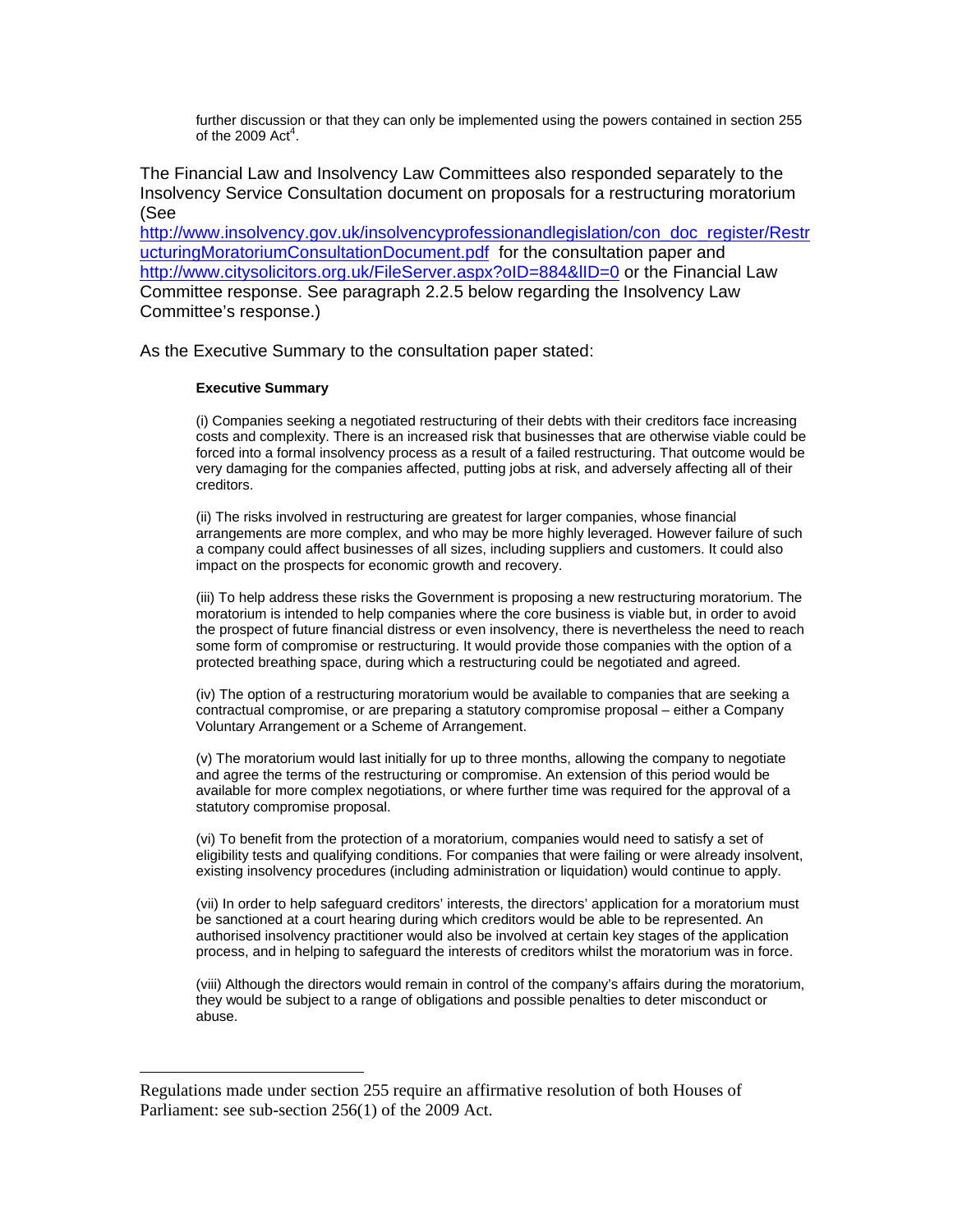(ix) The proposals are expected to result in an estimated quantified annual saving to business of around £16M per year, as well as other non-quantified benefits.

### As the Financial Law Committee stated:

The Committee strongly supports the aim of encouraging the rescue culture and welcomes the proposals as an attempt to improve the choice of tools available for achieving a company rescue. It is pleased that the consultation document addresses a number of concerns expressed by the Committee in its previous paper of September 2009 and adopts some of its suggestions. However, the proposals need to be developed in greater detail and give rise to a number of potential issues. The comments of the Committee's working party on these issues are set out in the attached response.

If the proposals are taken forward, further consultation with stakeholders will be essential.

### *2.2.5 Insolvency Law Committee*

As mentioned (see paragraph 2.2.4 above), the Insolvency Law Committee also responded to the Insolvency Service Consultation Paper entitled "Proposals for a Restructuring Moratorium". (See for the consultation paper and http://www.citysolicitors.org.uk/FileServer.aspx?oID=871&IID=0 for the response.)

#### As the Committee's response stated:

 $\overline{a}$ 

4. In this response, we have made some general comments in relation to the relevant sections of the Consultation rather than confining our comments to the particular questions raised. This is because we consider that there are some key points not covered by the consultation questions. We have set out in the Appendix a summary of our responses in relation to the consultation questions although these should be read in the light of this response as a whole.

5. Initiatives aimed at assisting the restructuring of viable businesses facing financial difficulty, particularly where such initiatives may reduce the costs inherent in that process, are to be welcomed. We are grateful that this latest proposal takes on board many of the comments made in response to the earlier proposals in the June 2009 consultation paper on "Encouraging Company Rescue". In particular, we welcome the fact that the proposed restructuring moratorium is not limited to scenarios where a CVA is being considered but is much wider in scope.

6. That said, we consider that a strong case needs to be made out for introducing any legislative changes (and the period of uncertainty that such changes inevitably brings about). Legal certainty in a restructuring scenario is even more important in a period of economic downturn. The detail is essential and, for the reasons set out in this paper, we are concerned that some of the detail in relation to the proposed moratorium (particularly in relation to the priority of moratorium debts, international scope or recognition and who should be consulted in relation to, or asked to approve, the moratorium) has not yet been worked through and could prove problematic when it comes to pinning down the detail.

7. Members of our committee are divided in relation to whether a strong case can be made out for the proposed restructuring moratorium. As discussed further below, some members have given examples of restructurings where it was necessary to use the stay inherent in a formal insolvency process in order to bind dissenting creditors. Others have cited restructurings which almost failed as a result of last-minute creditor action. There are also concerns that, without a statutory moratorium, creditors may commence insolvency proceedings in order to trigger credit default swap (CDS) protection and in circumstances where such proceedings are not in the interests of the stakeholders as a whole.[5](#page-10-0) 

<span id="page-10-0"></span><sup>5</sup> Ironically, for the reasons given in paragraph 10(a) below, the moratorium might itself be used to trigger CDS protection without the need for the company to be placed into any insolvency process. While this would not necessarily be a bad thing (if it prevented the company from going into formal insolvency proceedings), we doubt that this is the intention behind introducing the moratorium.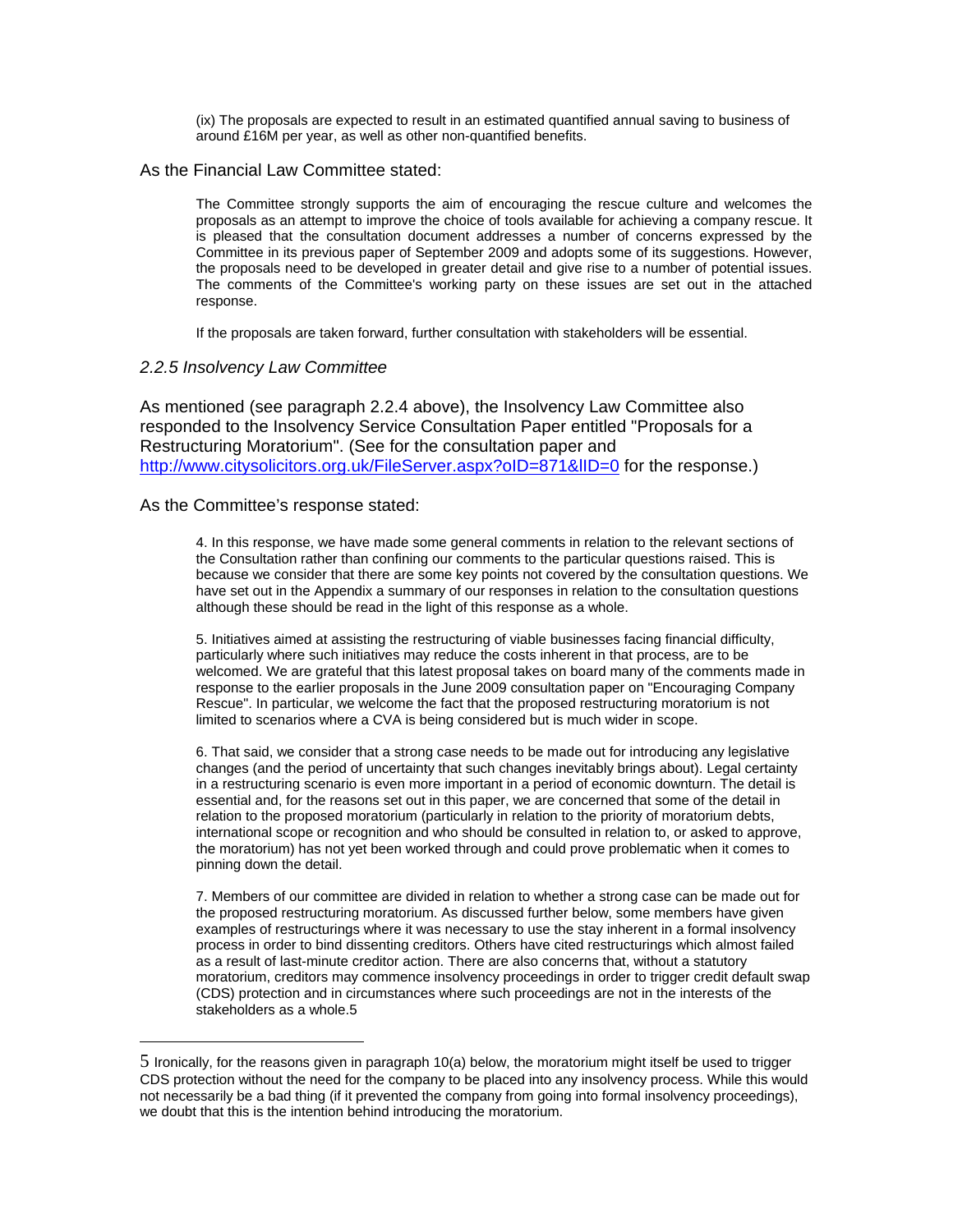8. On the other hand, some members question whether the moratorium is the right focus for any legislative change. They suggest that the greater risk is not so much that individual creditors may threaten to destabilise a restructuring at the negotiating stage by refusing to sign up to a standstill but that such creditors can derail a restructuring altogether by refusing to consent to it. In other words, the key challenge in a restructuring (and the area more worthy of legislative reform) is imposing on dissenting creditors (with differing or unrealistic economic objectives) a restructuring plan that is generally acceptable to the company's stakeholders in cases where a fully consensual solution is not achievable.

9. There is greater consensus that, in practice, the moratorium is only likely to be used in relation to a holding company rather than an operating company. Most restructurings of financial indebtedness are done at the holding company level in order to minimise the impact on the operating companies (for example by triggering contractual termination rights). This may make some of the proposals regarding the notice that is to be given to creditors regarding the moratorium more workable (as discussed below). It could also have an impact on whether it is necessary to introduce the concept of super-priority debts incurred during the moratorium…

### *2.2.6 Litigation Committee*

The Litigation Committee recently responded to the Joint Advocacy Group consultation document on Proposals for a Quality Assurance Scheme for Criminal Advocates (See [http://www.sra.org.uk/sra/consultations/joint-advocacy-group-quality-assurance](http://www.sra.org.uk/sra/consultations/joint-advocacy-group-quality-assurance-scheme.page)[scheme.page](http://www.sra.org.uk/sra/consultations/joint-advocacy-group-quality-assurance-scheme.page) for the consultation paper and http://www.citysolicitors.org.uk/FileServer.aspx?oID=877&IID=0 for the response.)

As the consultation paper stated:

#### **Executive summary**

 $\overline{a}$ 

1. The Joint Advocacy Group (JAG) was established by the [Bar Standards Board](http://www.barstandardsboard.org.uk/), the Solicitors Regulation Authority and [ILEX Professional Standards](http://www.ilex.org.uk/ips/ips_home.aspx) to develop a scheme to quality assure criminal advocacy across the three professions.

2. This paper sets out the proposed scheme and invites comments.

3. Effective advocacy is fundamental to the justice system. Members of the public rely upon it for the proper presentation of their case and the courts are dependent upon it for the proper administration of justice. There is therefore a need for systematic and consistent quality assurance of advocates.

4. Central to JAG's consideration is the desire to develop a scheme which is cost effective, proportionate and straightforward. An unduly burdensome or bureaucratic scheme would not be in the interests of anyone.

5. The proposed scheme therefore builds on the existing education framework for entry into advocacy to develop a rigorous assessment process to ensure that adequate standards are attained at the start of an advocate's career. Periodic re-accreditation will ensure that those standards are maintained as the advocate's career progresses. This is complemented by an informal reporting arrangement for judges and others to refer poorly performing advocates for remediation or re-training. It is proposed that the scheme will be managed by an independent body, accountable to, and with oversight from, the three regulators of advocates.

6. JAG accepts that there is considerable work still to be done to bring the scheme in to operation, particularly in relation to financial planning, and this will continue during the consultation process. This paper seeks views on the proposed framework of the scheme and its component parts and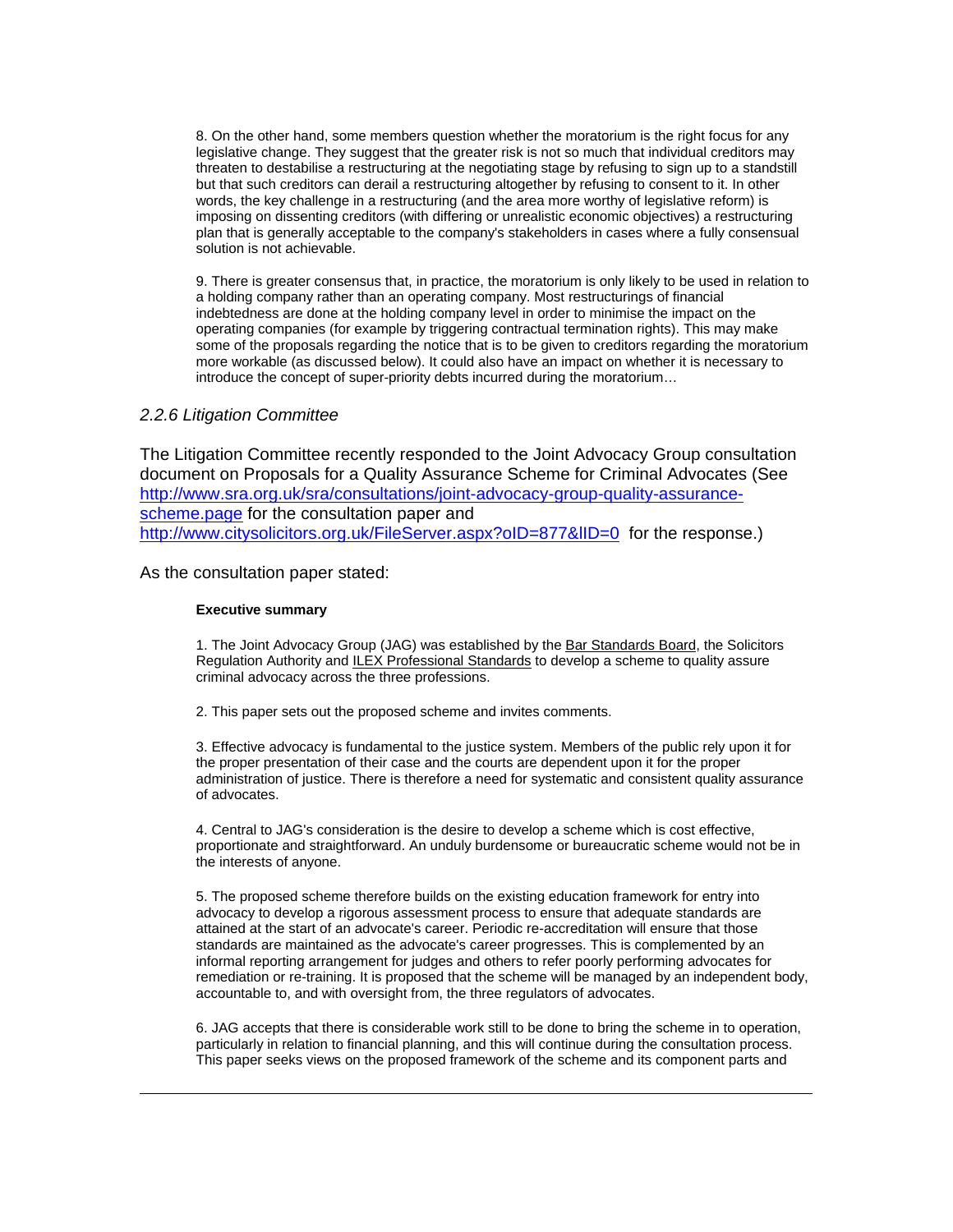responses will be taken into account as JAG develops the final scheme for introduction in July 2011.

#### As the response stated:

We write to express our views about the above Consultation.

While our members practise predominantly in the civil courts, we are committed to supporting and maintaining the highest standards of advocacy in all courts. We have significant reservations about the proposals in the Consultation paper, which we believe to be unnecessary to address the rare cases of poor advocacy. For the same reasons, we would resist any suggestion in the future that a scheme such as that proposed in the Consultation paper for criminal advocates be required for civil advocates.

Our members believe that market forces can be relied upon to ensure quality of advocates. Even if it is accepted, as the JAG suggests, that market forces alone are insufficient to ensure the quality of advocacy in criminal matters, we believe that the proposals in the Consultation paper are unnecessarily complex and likely to lead to unnecessary and unjustified expense. Our members consider that there are more proportionate ways of improving the quality of advocacy, while avoiding the significant costs and heavy administrative burden of the proposal.

If, contrary to these submissions, the JAG goes ahead with the scheme, we believe the commencement date of July 2011 is extremely ambitious, especially given, as the paper itself acknowledges, that there are significant preparatory steps that need to be taken before then. The JAG estimates in the Consultation paper, that the number of advocates with criminal higher rights of audience is approximately 8,500. We have previously expressed our concern at the significant cost of training and examination for the new higher courts (civil advocacy) qualification. If the per head cost was equivalent for the current proposal, the total initial training and examination budget for the 8,500 advocates would need to be in the order of £20 million (at *circa* £2,000 per head). This does not take account of the loss of earnings during any training period. Costs of such magnitude may prove to be a significant deterrent for smaller firms.

 There would also be a very substantial cost to the judiciary in the time taken, and training necessary, to complete the proposed judicial evaluation forms (the common standards on which these forms are to be based extend to three-and-a-half pages). The consultation paper indicates that a full financial assessment has yet to be made.

The proposed scheme has a complex system of accreditation. In addition, it is proposed that there be reaccreditation every five years and that Queen's Counsel will not be exempted from the accreditation process. This poses a significant financial and administrative burden upon criminal advocates and, for those advocates who are employed, also their employers.

In our view, for those advocates who are employed there will typically be other systems in place to maintain standards in the form of regular performance reviews; and, for self employed advocates, market forces do present a very powerful mechanism for removing the weaker advocates. The present system of Layers 1 and 2 (which we do not oppose) should address the more extreme cases of poor advocacy and we are unconvinced by the proposed additional Levels 3 and 4. Whilst the highest standards should be the aim, those to whom it is addressed are likely to be less amenable to this kind of system; market forces on the other hand do reward excellence.

It is also proposed that the scheme will be managed by an independent body (the Performance of Advocacy Council), accountable to, and with oversight from, the three regulators of advocates (the Solicitors Regulation Authority, ILEX Professional Standards and the Bar Standards Board). We question whether there really is a need for an additional layer of regulation and bureaucracy.

As a result of the costs identified above (especially the hidden costs of lost income) we are concerned that the scheme would only be adopted by those in a more privileged position, and that it will be a barrier to entry to those who do not have the support of a substantial firm or chambers which can provide the infrastructure and financial support to facilitate compliance with the proposed scheme.

We are also concerned at the proposed institutionalisation of judicial appraisal of the performance of advocates. If advocates consider that their advancement is very heavily dependent upon regular